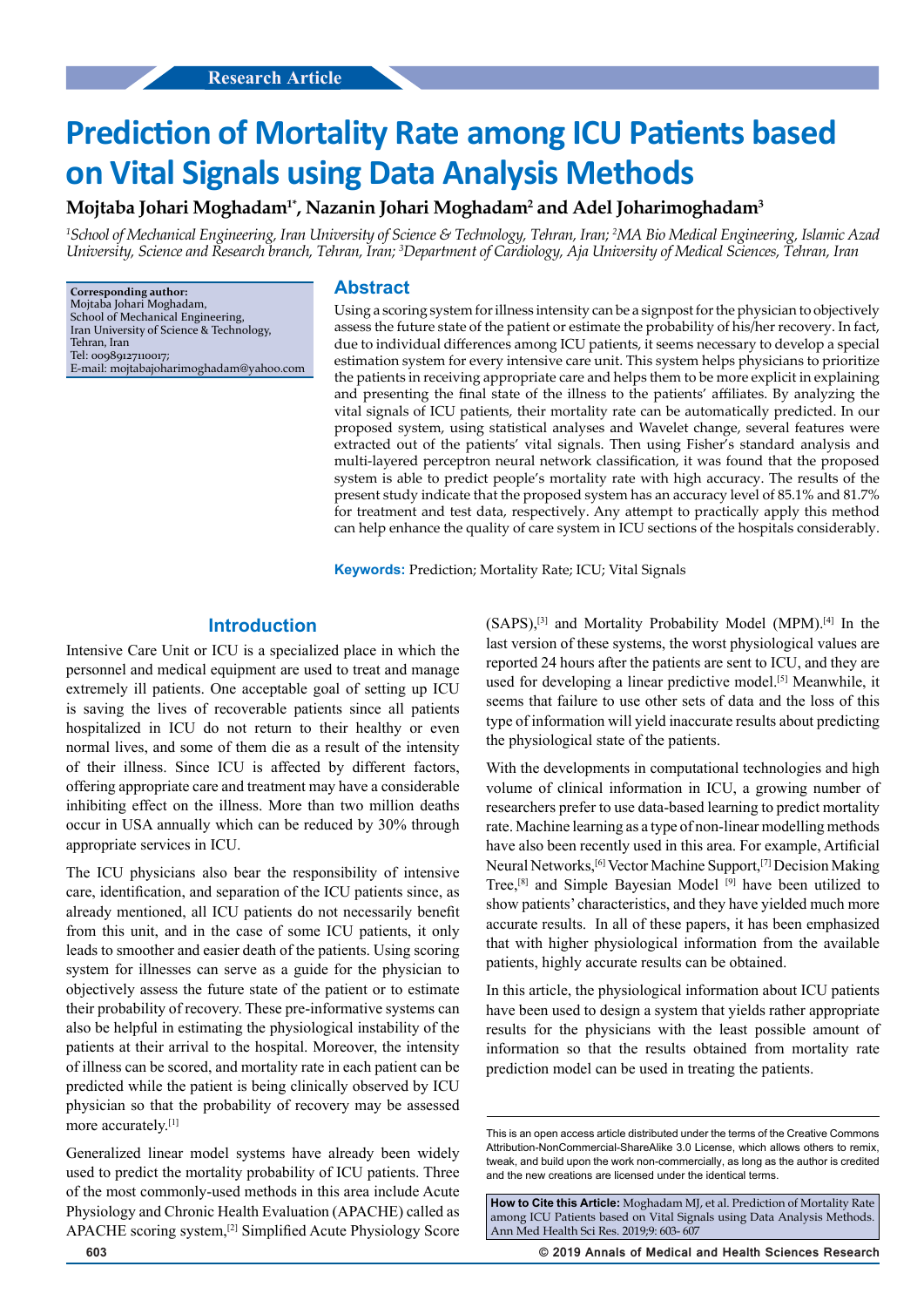# **Methodology**

## **Extraction of the features**

One of the most common methods of time series analysis and extraction of features from signals is the use of statistical parameters. The most important statistical features used in analyzing the signals includes mean, standard deviation, skewness, and kurtosis which are known as the first, second, third, and fourth moment of the data. In statistics, mean (mathematical mean) or average is a measure of central tendency, and it refers to the sum of the values in a data set divided by their frequency.

Standard deviation (which is usually shown by  $\sigma$ ) is one of the dispersion indexes which shows the distance of the pieces of data from the mean. If standard deviation is considered to be a set of data near zero, then the data values are near the mean and have little dispersion while higher SD value indicates higher dispersion of scores. Standard deviation is the second root of variance. The advantage of using standard deviation instead of variance lies in the fact that standard deviation has the same dimension as that of the data.

Skewness shows the rate of asymmetry in probable distribution. If the data are symmetric with regard to the mean, the value of skewness will be zero. Skewness equals the third normalized moment, and it is, in fact, a criterion for symmetry/asymmetry of dispersion vector. For an asymmetric distribution with a tendency of the histogram towards higher values, the skewness value is positive, but for asymmetric distribution with a tendency towards lower values, the skewness value will be negative. Moreover, in statistics kurtosis describes the peakedness of a frequency distribution. The more peaked the shape of the histogram, the higher the kurtosis index rate for that piece of data would be and vice versa.

One of the other rather powerful tools for examining and analyzing the signals is Wavelet transform which has wide applications in the area of processing some features of the signals such as discontinuities, sudden local changes as well as the concentration of the energy in a small part of the signal. As for Fourier Transform, Wavelet transform is a powerful instrument in processing the signals which is necessary for transmitting signals from temporal space to another space. This is a three-dimensional space the dimensions of which include time, scale, and domain. The significance of this change lies in the fact that the 3-D space presenting this type of signal reveals some features of the signal which are not accessible with other signal processing tools.

Continuous Wavelet transform can be written as the internal multiplication of the signal and a base function in the following way:

$$
(1) \quad CWT_x^{\varphi}(\tau,s) = \Psi_x^{\varphi}(\tau,s) = \frac{1}{\sqrt{|s|}} \int_{-\infty}^{+\infty} x(t) \ \Psi^* \left( \frac{t-\tau}{s} \right) dx
$$

$$
= \langle x(t), \ \varphi_{\tau,s}(t) \rangle
$$

In which: -

$$
(2) \qquad \varphi_{\tau,s}(t) = \frac{1}{\sqrt{|s|}} \psi\left(\frac{t-\tau}{s}\right)
$$

Based on the definition given in Equation (1) which is presented

in the form of internal multiplication, it can be concluded that Wavelet change is, in fact, a measurement of the similarity between the signal and base functions (mother Wavelets). By the term similarity, we mean similarity assessment among the frequency-based content. In other words, Wavelet change coefficients indicate the extent of similarity of the signal to the Wavelet at the concerned scale.

Therefore, if the concerned signal is an outstanding index in the corresponding frequency with the scale under analysis, then the Wavelet being compared would be similar to the concerned signal. As a result, the coefficient value of changing continuous Wavelet obtained at this scale will be a relatively high value. Using the feature of base function transformation coefficients in the equation are calculated as follows:

(3) 
$$
f(t) = \sum_{k=1}^{N} a_k \phi_k(t) = \sum_{k=1}^{N} \langle f(t), f_k(t) \rangle \phi_k(t)
$$

Considering the role of computers in the computations today, it is necessary to both propose processing ideas and turn them into the data that can be calculated with computer. All of the changes mentioned so far are all continuous, and it is not possible to use them practically in computers. Therefore, it is necessary to use their discontinuous version. As for discontinuous Fourier Transform, in discontinuing Wavelet change the simplest procedure is sampling frequency time plate in its different positions.

Similarly, even sampling would be the simplest way in this regard. However, in the case of Wavelet change sampling rate can be reduced by changing the scale. Therefore, with high scale changes (lower frequencies) sampling rate may be reduced according to nicest rate.[10]

#### **Classification**

One of the major purposes of registering and processing vital signals is interpreting it and using its useful information in diagnosis and treatment. Interpretation occurs at recognition or classification stage. In fact, the classifying agent puts a label for each class in the features space. The present study has used artificial neural networks for data classification. Artificial neural networks are new systems and computation methods for machine learning.[11] The main idea behind such networks is demonstration of knowledge and its final application with the aim of predicting the output answers in complicated systems.

One simple family of neural networks is perceptron model in which there are n inputs and m outputs. For each input, there is a weighing coefficient of Wi, and for every output there is a threshold level labelled as q. In the topological structure of these networks, there is an input layer which receives the information; there are some hidden layers that receive the information from previous layers, and finally there is an output layer to which the results of calculations go and in which the replies are placed.

There are also single-layered and multi-layered networks. in which the single layer organization of all units are connected to one layer; these networks are most commonly used and have greater computational potential than multi-layered organization. In multi-layered networks, the layers are numbered by layers,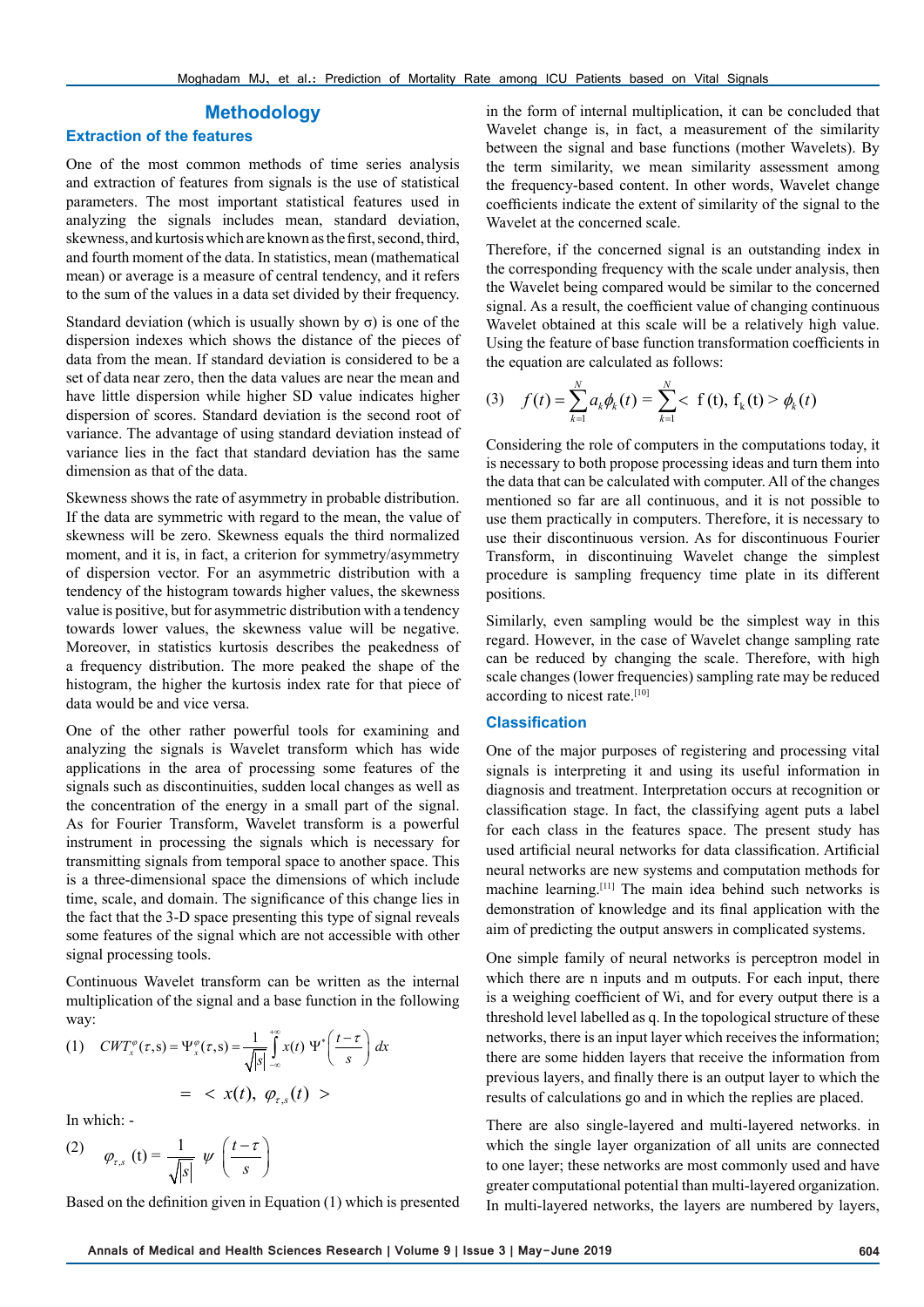

**Figure 1:** A multilayer perceptron neural network with a hidden layer.

and every two layers of the same network are connected to each other through weights or connections. These networks operate in the following way [Figure 1]:

- **Input layer:** Receiving the raw information fed into the network.
- **• Hidden layers:** The performance of these layers is determined by the input and the weight of the connection between them and the hidden layers.
- **• Output layer:** The performance of output unit depends on the activity of the hidden layer and the weight of connection between the hidden layer and the output.

Three parameters including sensitivity (Sensitivity-SE), Specificity rate (Specifity-SP), and accuracy (Accuracy-AC) are usually used for assessing classifying systems. Accuracy is a criterion to assess the rate of consistency between the obtained results and real results. The more experimental results are nearer to the real values, the more accurate they are. These parameters are computed in the following way:

$$
SP = \frac{TN}{(TN + FP)} \times 100 \, AC = \frac{TP + TN}{TN + FP + FN + TP} \times 100 \, SE = \frac{TP}{(TP + FN)} \times 100
$$

In the equations given above, TP refers to real positive cases, TN indicates real negative cases, FN refers to false negative cases, and FP indicates false positive cases.

- FP classifies the healthy under the label of patient.
- TP classifies the patient under the label of patient.
- FN classifies the patient under the label of healthy.
- TN classifies the healthy person under the label of healthy.

## **Results**

#### **Introducing the data**

In the present study, the data presented in physio-net website concerning prediction of mortality rate was used.[12] In this base, the information about 4000 patients hospitalized in ICU section was collected out of which 3446 patients were released from hospital after passing through treatment phases; a total number of 544 patients did not survive (the proportion of mortality rate to the total population was 1 to 8).

The participants included 2246 male patients with a mean age of 62.9±17.2 and 1754 female patients with a mean age of  $66.0 \pm 17.9$ . The patients were hospitalized for different reasons including: suffering from cardio-vascular illnesses (577 people), recovery from heart surgery (874 people), and other urgent illnesses (1481 people), and recovery from surgeries other than heart surgery (1068 people). Totally 37 cases of vital signals were reported from different people at the time of hospitalization. It should be noted that totally 37 cases have been registered, and for one or more people, some of the values have not been registered.

# **Pre-processing the data**

After initial data analysis, it was found that definitely there is a primary analysis of the data. Therefore, the following features were taken into account, and in case a piece of data didn't have these features, it was eliminated.

Out of 37 registered vital variables, initially the parameters which were collected for more than 95% of the people were maintained, and the others were eliminated. In this way, 18 parameters out of a total number of 37 were removed. Then, Glasgow Coma Scale (GCS) was used to study 19 variables were examined including: age, gender, height, the reason for hospitalization, weight, the rate of heart beat, Diastole blood pressure, the time and amount of urination at the time of hospitalization, the nitrogen in blood urine (BUN), the creatinine disposed by the kidneys, the rate of glucose in the blood, the rate of Bicarbonate and Hematocrit in the blood, hypokalaemia, the percentage of Magnesium and Sodium, the percentage of platelets, the number of white globules in a unit of blood, body temperature, and consciousness.

Then for any of the people for whom one or more of the abovementioned 19 variables have not been registered were removed again. In this way, 269 people including 26 of the patients who had died, and 243 people who checked out of the hospital were eliminated leaving a total number of 3731 people (3203 patients who had checked out and 528 people who had died).

One of the most important parameters in this kind of research is the rate of heart beat (HR). Therefore, all data which registered less than 5 HRs were eliminated. The reason lies in the fact that after dramatic decrease in the number of registered HRs, it was not feasible to conduct some analyses including Wavelet analysis. Therefore, 14 other pieces of data including 12 released patients and 2 dead ones were eliminated, and finally 3713 pieces of data (3191 patients who were released and 526 dead patients) were left.

#### **Extraction of features**

The following features were used in the present study:

- The values obtained for age, gender, height, and reason for hospitalization (4 features)
- For the other 15 variables, the values of mean, minimum, maximum, standard deviation, and ascending or descending slope were considered as features (15\*5=75 features),
- According to the reference values, the values for skewness and kurtosis for HR rate, the rate of urination, and body temperature were extracted as features (6=3\*2 features).
- The standard deviation for the signals obtained from changing the Wavelet of HR rate was also considered as a feature. To do so, the main signal was divided into two types of detail signals (high frequency) and approximate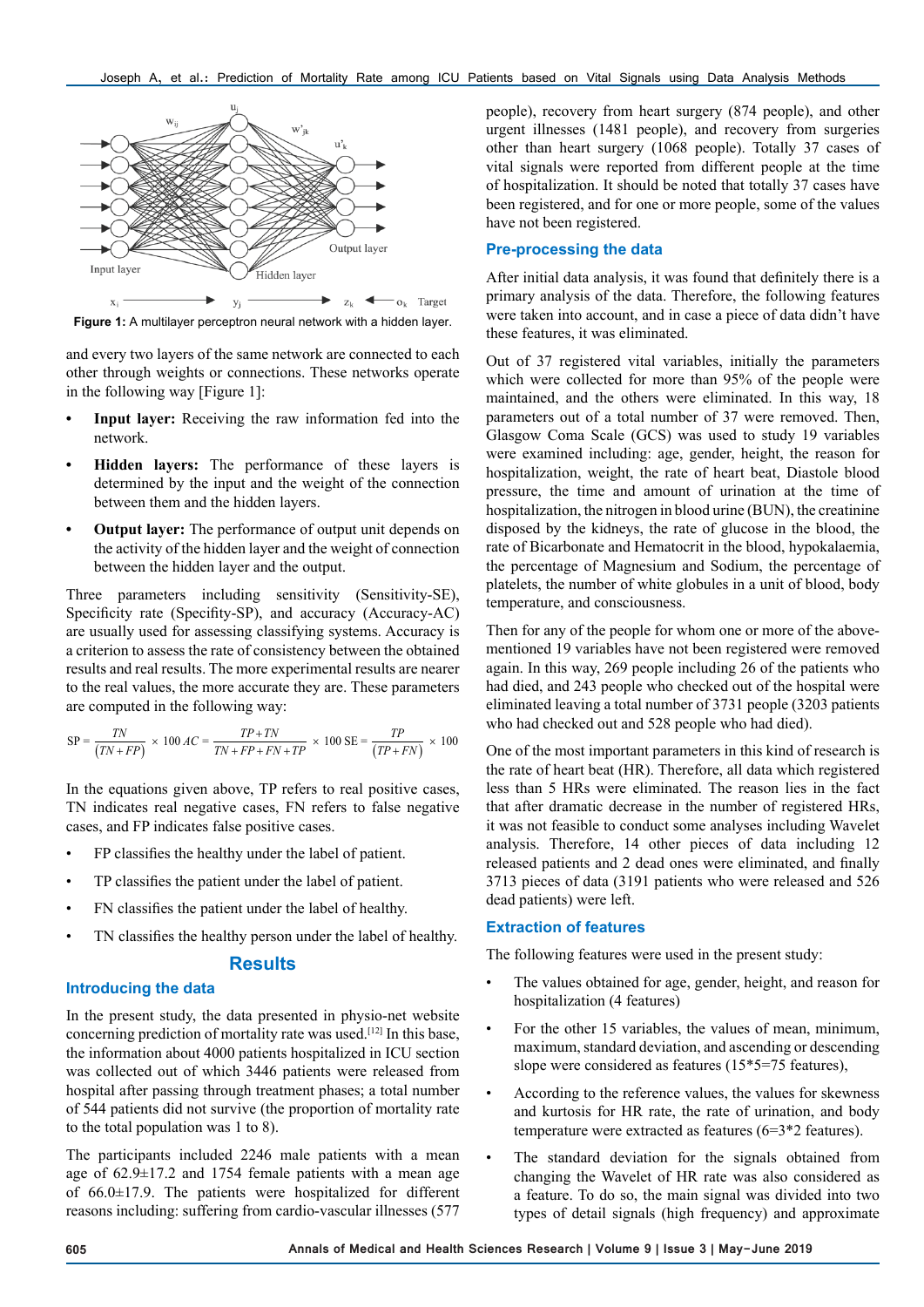signals (low frequency) using one phase of Wavelet change, and the standard deviation for each one was considered as a feature (2 features).

The proportion of HB frequency with a difference of more than 50 milliseconds to the total number of beats at the time of hospitalization was extracted using kubios software and was considered as a feature.

Therefore, 88 features have been extracted using the above mentioned methods which will be used later. It is clear that all of these features are not useful and valid for identifying and predicting mortality. Therefore, it is necessary to eliminate some of the best criteria using a single criterion. Fisher's criterion was used to rank the features in the present study.

Fisher's criterion is the distinction which every feature can establish between two groups. The equation for Fisher's criterion for each feature is as follows; in this equation u1 and u2 are the mean of the data for each feature in the first and second group; s1 and s2 are the standard deviation of the data for each feature of two classes of the data. The value of Fisher's criterion for all computed features has been calculated and drawn in Figure 2.

$$
F(W) = \frac{(u_1 - u_2)^2}{\left(S_1^2 + S_2^2\right)}
$$

For exact determination of the number of usable features, they were arranged according to the obtained value of Fisher's criterion. In this way, the feature with the highest value for Fisher's criterion value (Feature 28) was ranked as first, and the feature with the lowers Fischer criterion was ranked as the last. The number of the features started with one, and classification was conducted in a way that in each stage one feature was added.

In all of these steps, the available data were classified into two groups of neural network trainers (70%) and test data (30%). The important point to note is the fact that the number of the people who checked out of the hospital was 7 times as many as the dead patients. In this way, the network allots greater importance to the data from the healthy people. Therefore, in order to train the network, the pieces of data in both groups should be equal in number.

In this line, as many patients as the patients who had died (after leaving hospital) were randomly selected. The effect of increasing the number of features on accuracy is shown in





**Figure 3:** The effect of increasing the number of features based on the order of Fisher's criterion on classification accuracy.



**Figure 4:** The effect of increasing the number of features based on Fischer criterion on sensitivity and specialization.

Figure 3. Moreover, Figure 4 shows the rate of sensitivity and specialization for the test data with an increase in the number of features.

#### **Discussion**

It was explained in the previous section that after preprocessing the data adopted from Physio-net website, the features were extracted from the signals. Pre-processing is a necessary issue since there have been many cases in which, due to human error or the short stay of the patient in the hospital, some of the most commonly used vital signals of the patients have not been recorded. Therefore, some values are missing and they should be eliminated. After pre-processing, the dimension of the data was reduced to 3717\*19 in which 3717 shows the number of the participants in the experiment (including 3191 checked-out patient and 526 dead patients). There are also 19 vital signals which have been mentioned in section 2.3.

After conducting pre-processing, using the available signals, 88 features were extracted for each person most of which were obtained through statistical analysis of the signals; some features were also extracted based on Wavelet change.

Since HR signal has gained greater significance in research than the other types, the present study has also focused on this type of signals. Although these signals clearly have relatively good results in the accuracy of predicting mortality rate, they **Figure 2:** Computation of Fischer's criterion for all extracted features.